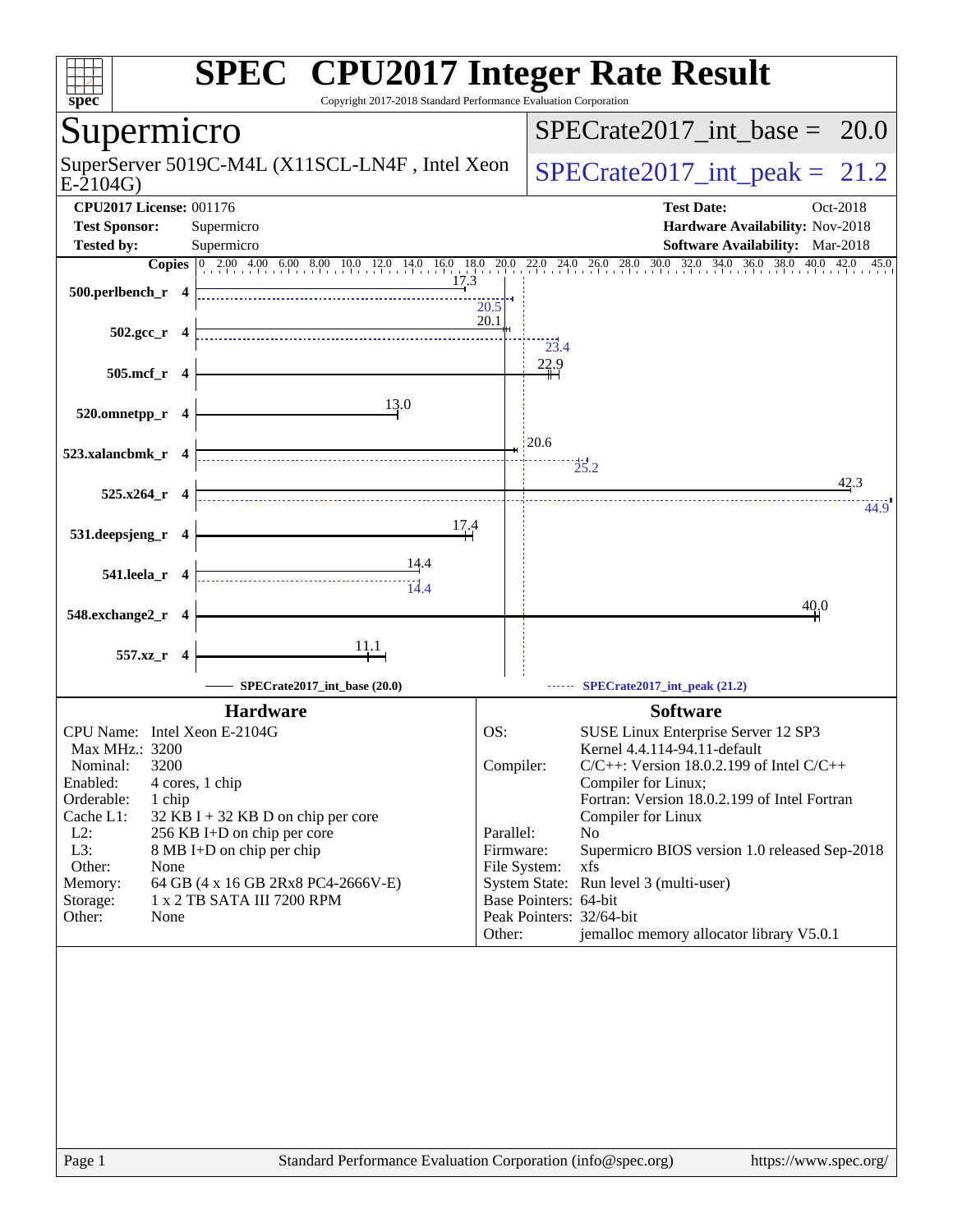

Copyright 2017-2018 Standard Performance Evaluation Corporation

## Supermicro

E-2104G) SuperServer 5019C-M4L (X11SCL-LN4F, Intel Xeon  $\big|$  SPECrate 2017 int peak = 21.2

SPECrate2017 int\_base =  $20.0$ 

**[CPU2017 License:](http://www.spec.org/auto/cpu2017/Docs/result-fields.html#CPU2017License)** 001176 **[Test Date:](http://www.spec.org/auto/cpu2017/Docs/result-fields.html#TestDate)** Oct-2018 **[Test Sponsor:](http://www.spec.org/auto/cpu2017/Docs/result-fields.html#TestSponsor)** Supermicro **[Hardware Availability:](http://www.spec.org/auto/cpu2017/Docs/result-fields.html#HardwareAvailability)** Nov-2018 **[Tested by:](http://www.spec.org/auto/cpu2017/Docs/result-fields.html#Testedby)** Supermicro **[Software Availability:](http://www.spec.org/auto/cpu2017/Docs/result-fields.html#SoftwareAvailability)** Mar-2018

#### **[Results Table](http://www.spec.org/auto/cpu2017/Docs/result-fields.html#ResultsTable)**

|                                    | <b>Base</b>    |                |       |                |             |                |       | <b>Peak</b>    |                |              |                |              |                |              |
|------------------------------------|----------------|----------------|-------|----------------|-------------|----------------|-------|----------------|----------------|--------------|----------------|--------------|----------------|--------------|
| <b>Benchmark</b>                   | Copies         | <b>Seconds</b> | Ratio | <b>Seconds</b> | Ratio       | <b>Seconds</b> | Ratio | <b>Copies</b>  | <b>Seconds</b> | <b>Ratio</b> | <b>Seconds</b> | <b>Ratio</b> | <b>Seconds</b> | <b>Ratio</b> |
| $500.$ perlbench_r                 | 4              | 367            | 17.4  | 367            | 17.3        | 367            | 17.3  | 4              | 311            | 20.5         | 311            | 20.5         | 312            | 20.4         |
| $502.\text{gcc}$ <sub>r</sub>      | 4              | 280            | 20.3  | 282            | 20.1        | 286            | 19.8  | $\overline{4}$ | 242            | 23.4         | 242            | 23.4         | 242            | 23.4         |
| $505$ .mcf r                       | 4              | 276            | 23.4  | 282            | 22.9        | 284            | 22.7  | 4              | 276            | 23.4         | 282            | 22.9         | 284            | 22.7         |
| 520.omnetpp_r                      | 4              | 402            | 13.0  | 402            | 13.1        | 405            | 13.0  | 4              | 402            | <b>13.0</b>  | 402            | 13.1         | 405            | 13.0         |
| 523.xalancbmk r                    | 4              | 204            | 20.8  | 205            | 20.6        | 206            | 20.5  | $\overline{4}$ | 171            | 24.7         | 167            | 25.3         | 167            | 25.2         |
| 525.x264 r                         | $\overline{4}$ | 166            | 42.3  | 166            | 42.3        | 166            | 42.3  | $\overline{4}$ | 156            | 44.8         | 156            | 45.0         | 156            | 44.9         |
| 531.deepsjeng_r                    | 4              | 256            | 17.9  | 263            | 17.4        | 263            | 17.4  | $\overline{4}$ | 256            | 17.9         | 263            | 17.4         | 263            | 17.4         |
| 541.leela r                        | 4              | 459            | 14.4  | 460            | 14.4        | 459            | 14.4  | $\overline{4}$ | 459            | 14.4         | 459            | 14.4         | 459            | 14.4         |
| 548.exchange2_r                    | 4              | 262            | 40.0  | 260            | 40.2        | 262            | 40.0  | $\overline{4}$ | 262            | 40.0         | 260            | 40.2         | 262            | 40.0         |
| 557.xz                             | 4              | 353            | 12.2  | 389            | <u>11.1</u> | 389            | 11.1  | 4              | 353            | 12.2         | 389            | <u>11.1</u>  | 389            | 11.1         |
| $SPECrate2017$ int base =          |                |                |       |                |             |                |       |                |                |              |                |              |                |              |
| $C1$ $C2$ $A0$ $A1$ $A2$ $A3$ $A4$ |                |                | $-1$  |                |             |                |       |                |                |              |                |              |                |              |

**[SPECrate2017\\_int\\_peak =](http://www.spec.org/auto/cpu2017/Docs/result-fields.html#SPECrate2017intpeak) 21.2**

Results appear in the [order in which they were run](http://www.spec.org/auto/cpu2017/Docs/result-fields.html#RunOrder). Bold underlined text [indicates a median measurement](http://www.spec.org/auto/cpu2017/Docs/result-fields.html#Median).

#### **[Submit Notes](http://www.spec.org/auto/cpu2017/Docs/result-fields.html#SubmitNotes)**

 The taskset mechanism was used to bind copies to processors. The config file option 'submit' was used to generate taskset commands to bind each copy to a specific processor. For details, please see the config file.

#### **[Operating System Notes](http://www.spec.org/auto/cpu2017/Docs/result-fields.html#OperatingSystemNotes)**

Stack size set to unlimited using "ulimit -s unlimited"

#### **[General Notes](http://www.spec.org/auto/cpu2017/Docs/result-fields.html#GeneralNotes)**

Environment variables set by runcpu before the start of the run: LD\_LIBRARY\_PATH = "/home/cpu2017/lib/ia32:/home/cpu2017/lib/intel64:/home/cpu2017/je5.0.1-32:/home/cpu2017/je5.0.1-64"

 Binaries compiled on a system with 1x Intel Core i7-6700K CPU + 32GB RAM memory using Redhat Enterprise Linux 7.5 Transparent Huge Pages enabled by default Prior to runcpu invocation Filesystem page cache synced and cleared with: sync; echo 3> /proc/sys/vm/drop\_caches

 Yes: The test sponsor attests, as of date of publication, that CVE-2017-5754 (Meltdown) is mitigated in the system as tested and documented. Yes: The test sponsor attests, as of date of publication, that CVE-2017-5753 (Spectre variant 1) is mitigated in the system as tested and documented. Yes: The test sponsor attests, as of date of publication, that CVE-2017-5715 (Spectre variant 2) is mitigated in the system as tested and documented.

**(Continued on next page)**

| Page 2<br>Standard Performance Evaluation Corporation (info@spec.org)<br>https://www.spec.org/ |
|------------------------------------------------------------------------------------------------|
|------------------------------------------------------------------------------------------------|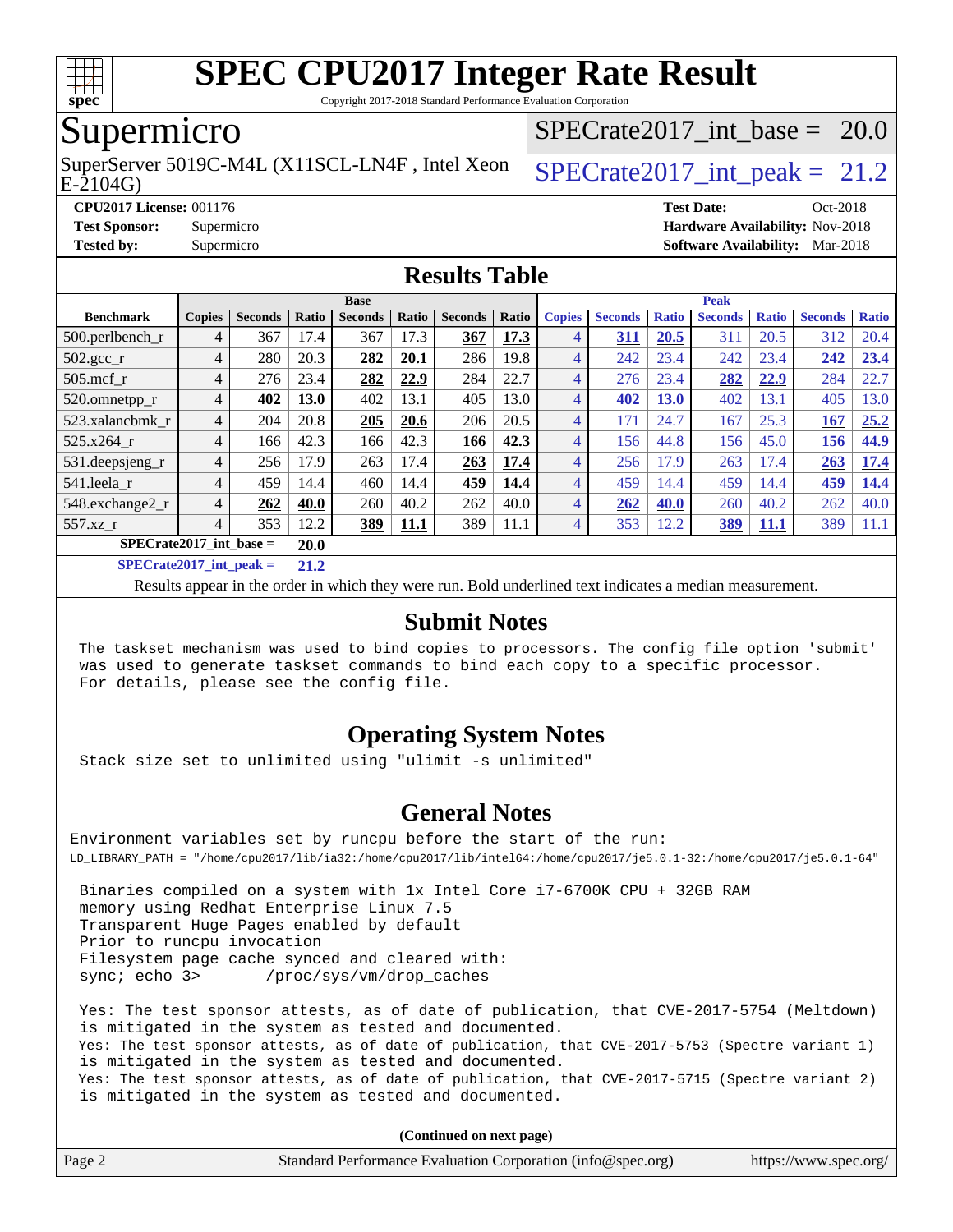

Copyright 2017-2018 Standard Performance Evaluation Corporation

### Supermicro

SuperServer 5019C-M4L (X11SCL-LN4F, Intel Xeon  $\big|$  SPECrate 2017 int peak = 21.2

 $SPECrate2017\_int\_base = 20.0$ 

E-2104G)

#### **[CPU2017 License:](http://www.spec.org/auto/cpu2017/Docs/result-fields.html#CPU2017License)** 001176 **[Test Date:](http://www.spec.org/auto/cpu2017/Docs/result-fields.html#TestDate)** Oct-2018

**[Test Sponsor:](http://www.spec.org/auto/cpu2017/Docs/result-fields.html#TestSponsor)** Supermicro **[Hardware Availability:](http://www.spec.org/auto/cpu2017/Docs/result-fields.html#HardwareAvailability)** Nov-2018 **[Tested by:](http://www.spec.org/auto/cpu2017/Docs/result-fields.html#Testedby)** Supermicro **[Software Availability:](http://www.spec.org/auto/cpu2017/Docs/result-fields.html#SoftwareAvailability)** Mar-2018

#### **[General Notes \(Continued\)](http://www.spec.org/auto/cpu2017/Docs/result-fields.html#GeneralNotes)**

Page 3 Standard Performance Evaluation Corporation [\(info@spec.org\)](mailto:info@spec.org) <https://www.spec.org/> jemalloc, a general purpose malloc implementation built with the RedHat Enterprise 7.5, and the system compiler gcc 4.8.5 sources available from jemalloc.net or <https://github.com/jemalloc/jemalloc/releases> **[Platform Notes](http://www.spec.org/auto/cpu2017/Docs/result-fields.html#PlatformNotes)** Sysinfo program /home/cpu2017/bin/sysinfo Rev: r5797 of 2017-06-14 96c45e4568ad54c135fd618bcc091c0f running on linux-9m9c Thu Oct 18 22:54:45 2018 SUT (System Under Test) info as seen by some common utilities. For more information on this section, see <https://www.spec.org/cpu2017/Docs/config.html#sysinfo> From /proc/cpuinfo model name : Intel(R) Xeon(R) E-2104G CPU @ 3.20GHz 1 "physical id"s (chips) 4 "processors" cores, siblings (Caution: counting these is hw and system dependent. The following excerpts from /proc/cpuinfo might not be reliable. Use with caution.) cpu cores : 4 siblings : 4 physical 0: cores 0 1 2 3 From lscpu: Architecture: x86\_64 CPU op-mode(s): 32-bit, 64-bit Byte Order: Little Endian  $CPU(s):$  4 On-line CPU(s) list: 0-3 Thread(s) per core: 1 Core(s) per socket: 4 Socket(s): 1 NUMA node(s): 1<br>Vendor ID: Ge GenuineIntel CPU family: 6 Model: 158 Model name: Intel(R) Xeon(R) E-2104G CPU @ 3.20GHz Stepping: 10 CPU MHz: 3200.201<br>
CPU max MHz: 3200.0000 CPU max MHz: 3200.000<br>
CPU min MHz: 800.0000 CPU min MHz: BogoMIPS: 6383.65 Virtualization: VT-x L1d cache: 32K L1i cache: 32K **(Continued on next page)**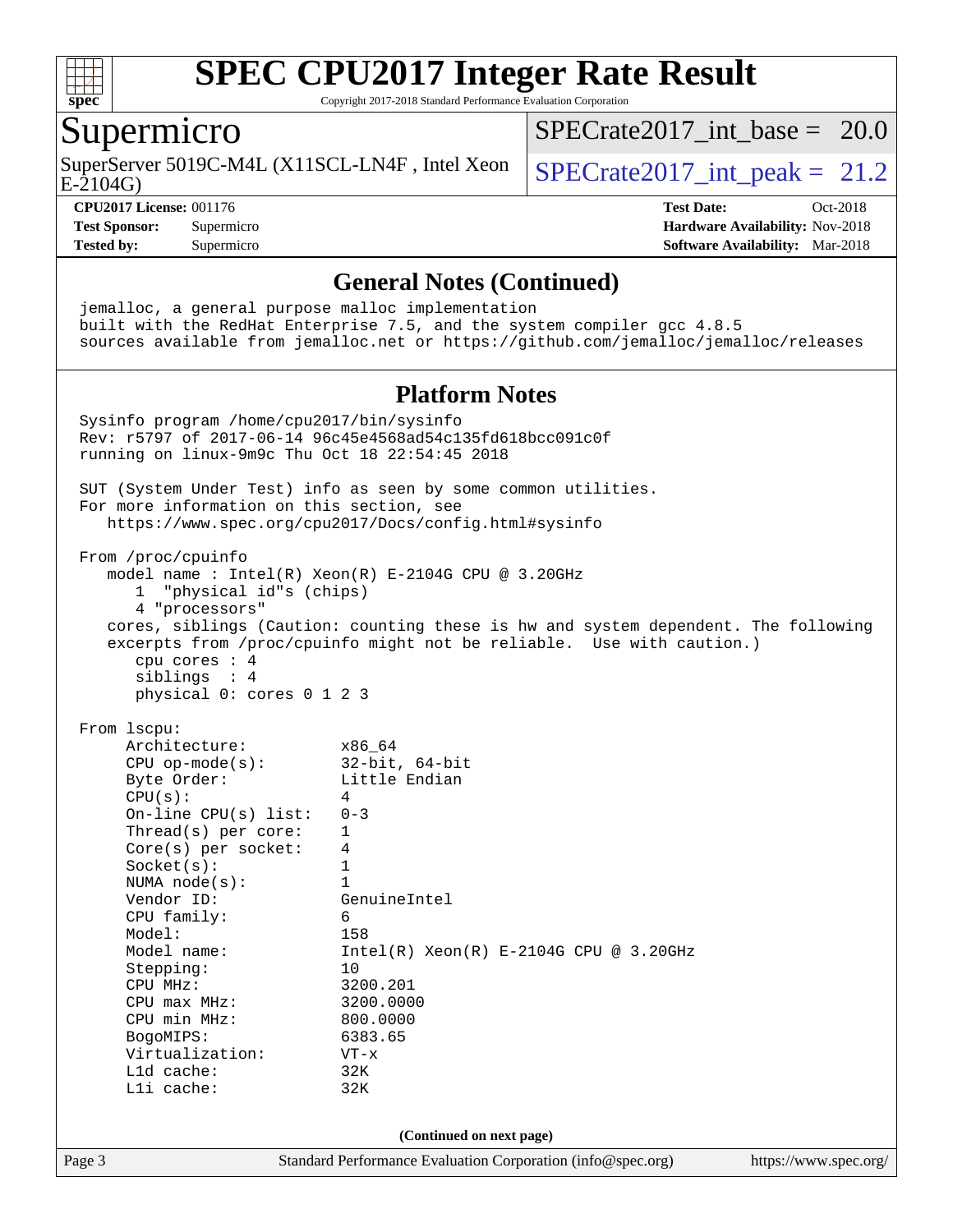

Copyright 2017-2018 Standard Performance Evaluation Corporation

### Supermicro

E-2104G) SuperServer 5019C-M4L (X11SCL-LN4F, Intel Xeon  $\big|$  SPECrate 2017 int peak = 21.2

SPECrate2017 int\_base =  $20.0$ 

**[CPU2017 License:](http://www.spec.org/auto/cpu2017/Docs/result-fields.html#CPU2017License)** 001176 **[Test Date:](http://www.spec.org/auto/cpu2017/Docs/result-fields.html#TestDate)** Oct-2018

**[Test Sponsor:](http://www.spec.org/auto/cpu2017/Docs/result-fields.html#TestSponsor)** Supermicro **[Hardware Availability:](http://www.spec.org/auto/cpu2017/Docs/result-fields.html#HardwareAvailability)** Nov-2018 **[Tested by:](http://www.spec.org/auto/cpu2017/Docs/result-fields.html#Testedby)** Supermicro **[Software Availability:](http://www.spec.org/auto/cpu2017/Docs/result-fields.html#SoftwareAvailability)** Mar-2018

#### **[Platform Notes \(Continued\)](http://www.spec.org/auto/cpu2017/Docs/result-fields.html#PlatformNotes)**

 L2 cache: 256K L3 cache: 8192K NUMA node0 CPU(s): 0-3 Flags: fpu vme de pse tsc msr pae mce cx8 apic sep mtrr pge mca cmov pat pse36 clflush dts acpi mmx fxsr sse sse2 ss ht tm pbe syscall nx pdpe1gb rdtscp lm constant\_tsc art arch\_perfmon pebs bts rep\_good nopl xtopology nonstop\_tsc aperfmperf eagerfpu pni pclmulqdq dtes64 monitor ds\_cpl vmx smx est tm2 ssse3 sdbg fma cx16 xtpr pdcm pcid sse4\_1 sse4\_2 x2apic movbe popcnt tsc\_deadline\_timer aes xsave avx f16c rdrand lahf\_lm abm 3dnowprefetch arat epb invpcid\_single pln pts dtherm hwp hwp\_notify hwp\_act\_window hwp\_epp intel\_pt rsb\_ctxsw spec\_ctrl retpoline kaiser tpr\_shadow vnmi flexpriority ept vpid fsgsbase tsc\_adjust bmi1 hle avx2 smep bmi2 erms invpcid rtm mpx rdseed adx smap clflushopt xsaveopt xsavec xgetbv1 /proc/cpuinfo cache data cache size : 8192 KB From numactl --hardware WARNING: a numactl 'node' might or might not correspond to a physical chip. available: 1 nodes (0) node 0 cpus: 0 1 2 3 node 0 size: 64151 MB node 0 free: 49263 MB node distances: node 0 0: 10 From /proc/meminfo MemTotal: 65691640 kB HugePages\_Total: 0 Hugepagesize: 2048 kB /usr/bin/lsb\_release -d SUSE Linux Enterprise Server 12 SP3 From /etc/\*release\* /etc/\*version\* SuSE-release: SUSE Linux Enterprise Server 12 (x86\_64) VERSION = 12 PATCHLEVEL = 3 # This file is deprecated and will be removed in a future service pack or release. # Please check /etc/os-release for details about this release. os-release: NAME="SLES" VERSION="12-SP3" VERSION\_ID="12.3" PRETTY\_NAME="SUSE Linux Enterprise Server 12 SP3" ID="sles" **(Continued on next page)**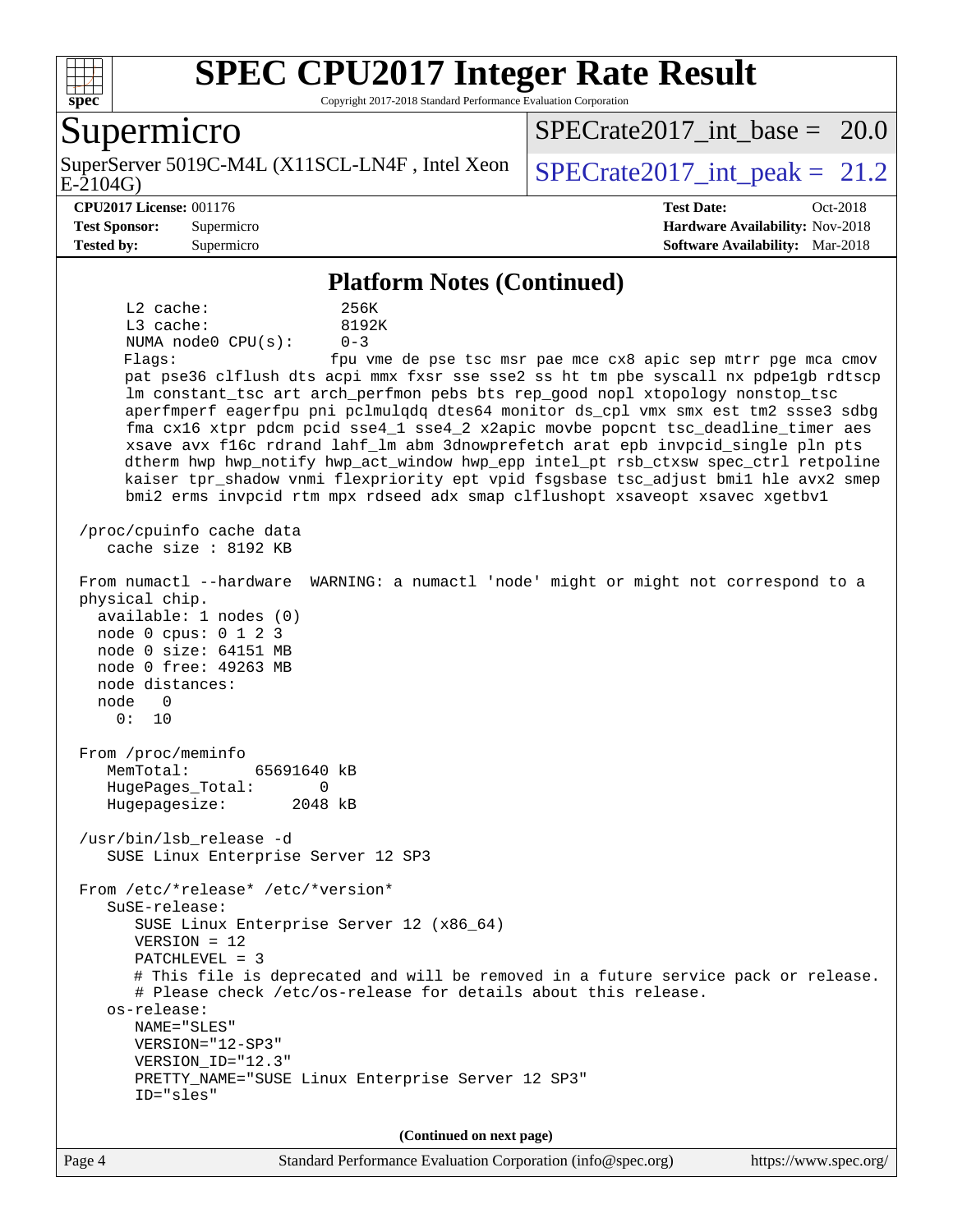

Copyright 2017-2018 Standard Performance Evaluation Corporation

#### Supermicro

E-2104G) SuperServer 5019C-M4L (X11SCL-LN4F, Intel Xeon  $\big|$  SPECrate 2017 int peak = 21.2

SPECrate2017 int\_base =  $20.0$ 

**[Tested by:](http://www.spec.org/auto/cpu2017/Docs/result-fields.html#Testedby)** Supermicro **[Software Availability:](http://www.spec.org/auto/cpu2017/Docs/result-fields.html#SoftwareAvailability)** Mar-2018

**[CPU2017 License:](http://www.spec.org/auto/cpu2017/Docs/result-fields.html#CPU2017License)** 001176 **[Test Date:](http://www.spec.org/auto/cpu2017/Docs/result-fields.html#TestDate)** Oct-2018 **[Test Sponsor:](http://www.spec.org/auto/cpu2017/Docs/result-fields.html#TestSponsor)** Supermicro **[Hardware Availability:](http://www.spec.org/auto/cpu2017/Docs/result-fields.html#HardwareAvailability)** Nov-2018

#### **[Platform Notes \(Continued\)](http://www.spec.org/auto/cpu2017/Docs/result-fields.html#PlatformNotes)**

 ANSI\_COLOR="0;32" CPE\_NAME="cpe:/o:suse:sles:12:sp3"

uname -a:

 Linux linux-9m9c 4.4.114-94.11-default #1 SMP Thu Feb 1 19:28:26 UTC 2018 (4309ff9) x86\_64 x86\_64 x86\_64 GNU/Linux

run-level 3 Oct 18 05:11

 SPEC is set to: /home/cpu2017 Filesystem Type Size Used Avail Use% Mounted on /dev/sda4 xfs 1.8T 125G 1.7T 7% /home

 Additional information from dmidecode follows. WARNING: Use caution when you interpret this section. The 'dmidecode' program reads system data which is "intended to allow hardware to be accurately determined", but the intent may not be met, as there are frequent changes to hardware, firmware, and the "DMTF SMBIOS" standard. BIOS American Megatrends Inc. 1.0 09/19/2018

 Memory: 4x Micron 18ADF2G72AZ-2G6H1R 16 GB 2 rank 2667

(End of data from sysinfo program)

#### **[Compiler Version Notes](http://www.spec.org/auto/cpu2017/Docs/result-fields.html#CompilerVersionNotes)**

| Page 5 | Standard Performance Evaluation Corporation (info@spec.org)<br>https://www.spec.org/                                    |
|--------|-------------------------------------------------------------------------------------------------------------------------|
|        | (Continued on next page)                                                                                                |
|        | icpc (ICC) 18.0.2 20180210                                                                                              |
|        | CXXC $520.\text{omnetpp_r(base)}$ $523.\text{xalancbmk_r(base)}$ $531.\text{deepsjeng_r(base)}$<br>$541.$ leela r(base) |
|        | icc (ICC) 18.0.2 20180210<br>Copyright (C) 1985-2018 Intel Corporation. All rights reserved.                            |
| CC.    | $500. perlbench_r (peak) 502. gcc_r (peak) 505. mcf_r (peak) 525. x264_r (peak)$<br>$557.xx$ r(peak)                    |
|        | icc (ICC) 18.0.2 20180210<br>Copyright (C) 1985-2018 Intel Corporation. All rights reserved.                            |
| CC.    | $500. perlbench_r(base) 502. gcc_r(base) 505. mcf_r(base) 525. x264_r(base)$<br>$557.xx$ $r(base)$                      |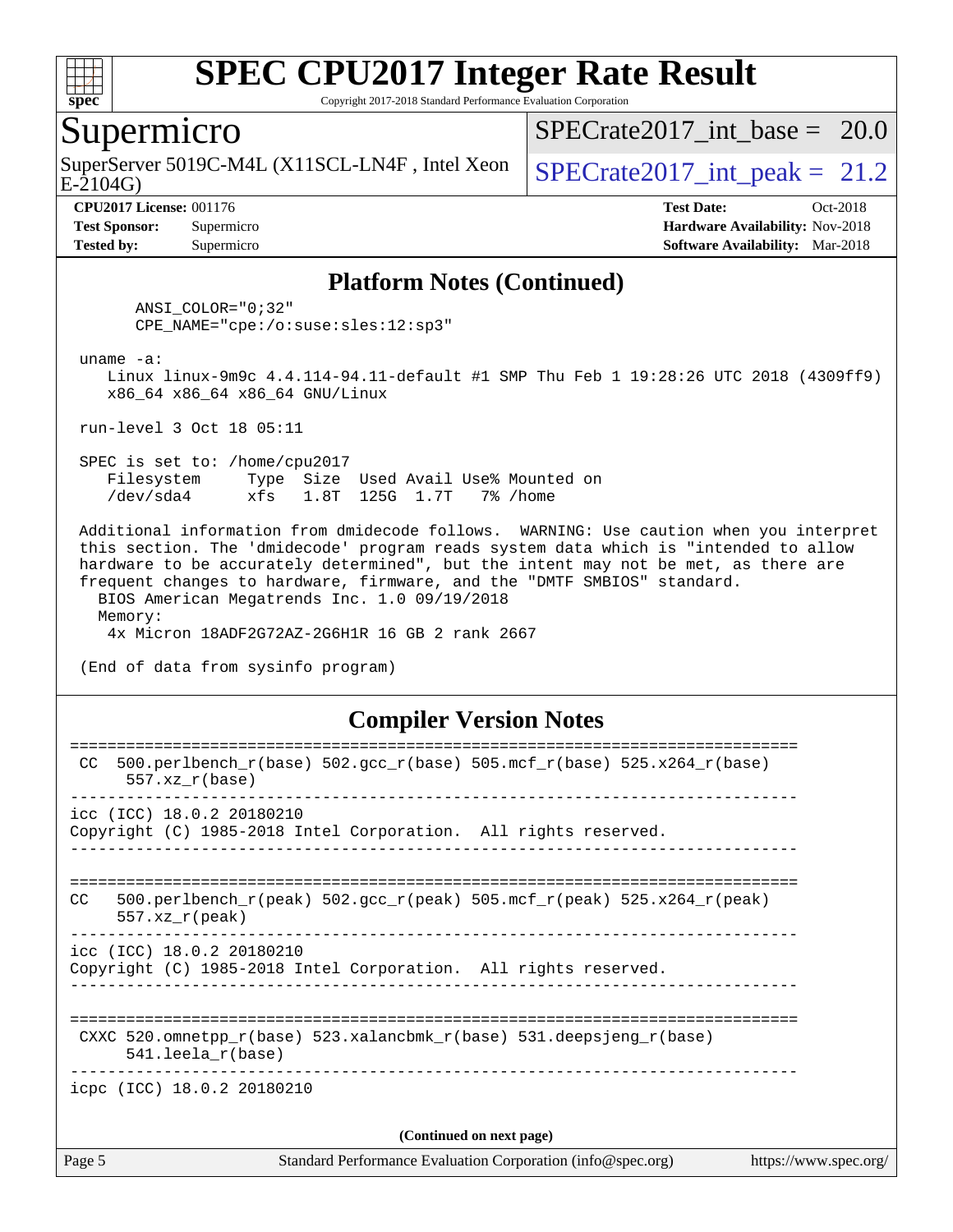

Copyright 2017-2018 Standard Performance Evaluation Corporation

## Supermicro

SuperServer 5019C-M4L (X11SCL-LN4F, Intel Xeon  $\big|$  SPECrate 2017 int peak = 21.2

SPECrate2017 int\_base =  $20.0$ 

 $E-2104G$ 

**[Tested by:](http://www.spec.org/auto/cpu2017/Docs/result-fields.html#Testedby)** Supermicro **[Software Availability:](http://www.spec.org/auto/cpu2017/Docs/result-fields.html#SoftwareAvailability)** Mar-2018

**[CPU2017 License:](http://www.spec.org/auto/cpu2017/Docs/result-fields.html#CPU2017License)** 001176 **[Test Date:](http://www.spec.org/auto/cpu2017/Docs/result-fields.html#TestDate)** Oct-2018 **[Test Sponsor:](http://www.spec.org/auto/cpu2017/Docs/result-fields.html#TestSponsor)** Supermicro **[Hardware Availability:](http://www.spec.org/auto/cpu2017/Docs/result-fields.html#HardwareAvailability)** Nov-2018

#### **[Compiler Version Notes \(Continued\)](http://www.spec.org/auto/cpu2017/Docs/result-fields.html#CompilerVersionNotes)**

| Copyright (C) 1985-2018 Intel Corporation. All rights reserved.                                                         |
|-------------------------------------------------------------------------------------------------------------------------|
|                                                                                                                         |
| CXXC 520.omnetpp $r(\text{peak})$ 523.xalancbmk $r(\text{peak})$ 531.deepsjeng $r(\text{peak})$<br>$541.$ leela r(peak) |
| icpc (ICC) 18.0.2 20180210<br>Copyright (C) 1985-2018 Intel Corporation. All rights reserved.                           |
| FC 548. exchange2 r(base)                                                                                               |
| ifort (IFORT) 18.0.2 20180210<br>Copyright (C) 1985-2018 Intel Corporation. All rights reserved.                        |
| $FC$ 548. exchange 2 $r$ (peak)                                                                                         |
| ifort (IFORT) 18.0.2 20180210<br>Copyright (C) 1985-2018 Intel Corporation. All rights reserved.                        |

## **[Base Compiler Invocation](http://www.spec.org/auto/cpu2017/Docs/result-fields.html#BaseCompilerInvocation)**

[C benchmarks](http://www.spec.org/auto/cpu2017/Docs/result-fields.html#Cbenchmarks): [icc -m64 -std=c11](http://www.spec.org/cpu2017/results/res2018q4/cpu2017-20181112-09607.flags.html#user_CCbase_intel_icc_64bit_c11_33ee0cdaae7deeeab2a9725423ba97205ce30f63b9926c2519791662299b76a0318f32ddfffdc46587804de3178b4f9328c46fa7c2b0cd779d7a61945c91cd35)

[C++ benchmarks:](http://www.spec.org/auto/cpu2017/Docs/result-fields.html#CXXbenchmarks) [icpc -m64](http://www.spec.org/cpu2017/results/res2018q4/cpu2017-20181112-09607.flags.html#user_CXXbase_intel_icpc_64bit_4ecb2543ae3f1412ef961e0650ca070fec7b7afdcd6ed48761b84423119d1bf6bdf5cad15b44d48e7256388bc77273b966e5eb805aefd121eb22e9299b2ec9d9)

[Fortran benchmarks](http://www.spec.org/auto/cpu2017/Docs/result-fields.html#Fortranbenchmarks): [ifort -m64](http://www.spec.org/cpu2017/results/res2018q4/cpu2017-20181112-09607.flags.html#user_FCbase_intel_ifort_64bit_24f2bb282fbaeffd6157abe4f878425411749daecae9a33200eee2bee2fe76f3b89351d69a8130dd5949958ce389cf37ff59a95e7a40d588e8d3a57e0c3fd751)

## **[Base Portability Flags](http://www.spec.org/auto/cpu2017/Docs/result-fields.html#BasePortabilityFlags)**

 500.perlbench\_r: [-DSPEC\\_LP64](http://www.spec.org/cpu2017/results/res2018q4/cpu2017-20181112-09607.flags.html#b500.perlbench_r_basePORTABILITY_DSPEC_LP64) [-DSPEC\\_LINUX\\_X64](http://www.spec.org/cpu2017/results/res2018q4/cpu2017-20181112-09607.flags.html#b500.perlbench_r_baseCPORTABILITY_DSPEC_LINUX_X64) 502.gcc\_r: [-DSPEC\\_LP64](http://www.spec.org/cpu2017/results/res2018q4/cpu2017-20181112-09607.flags.html#suite_basePORTABILITY502_gcc_r_DSPEC_LP64) 505.mcf\_r: [-DSPEC\\_LP64](http://www.spec.org/cpu2017/results/res2018q4/cpu2017-20181112-09607.flags.html#suite_basePORTABILITY505_mcf_r_DSPEC_LP64) 520.omnetpp\_r: [-DSPEC\\_LP64](http://www.spec.org/cpu2017/results/res2018q4/cpu2017-20181112-09607.flags.html#suite_basePORTABILITY520_omnetpp_r_DSPEC_LP64) 523.xalancbmk\_r: [-DSPEC\\_LP64](http://www.spec.org/cpu2017/results/res2018q4/cpu2017-20181112-09607.flags.html#suite_basePORTABILITY523_xalancbmk_r_DSPEC_LP64) [-DSPEC\\_LINUX](http://www.spec.org/cpu2017/results/res2018q4/cpu2017-20181112-09607.flags.html#b523.xalancbmk_r_baseCXXPORTABILITY_DSPEC_LINUX)

**(Continued on next page)**

Page 6 Standard Performance Evaluation Corporation [\(info@spec.org\)](mailto:info@spec.org) <https://www.spec.org/>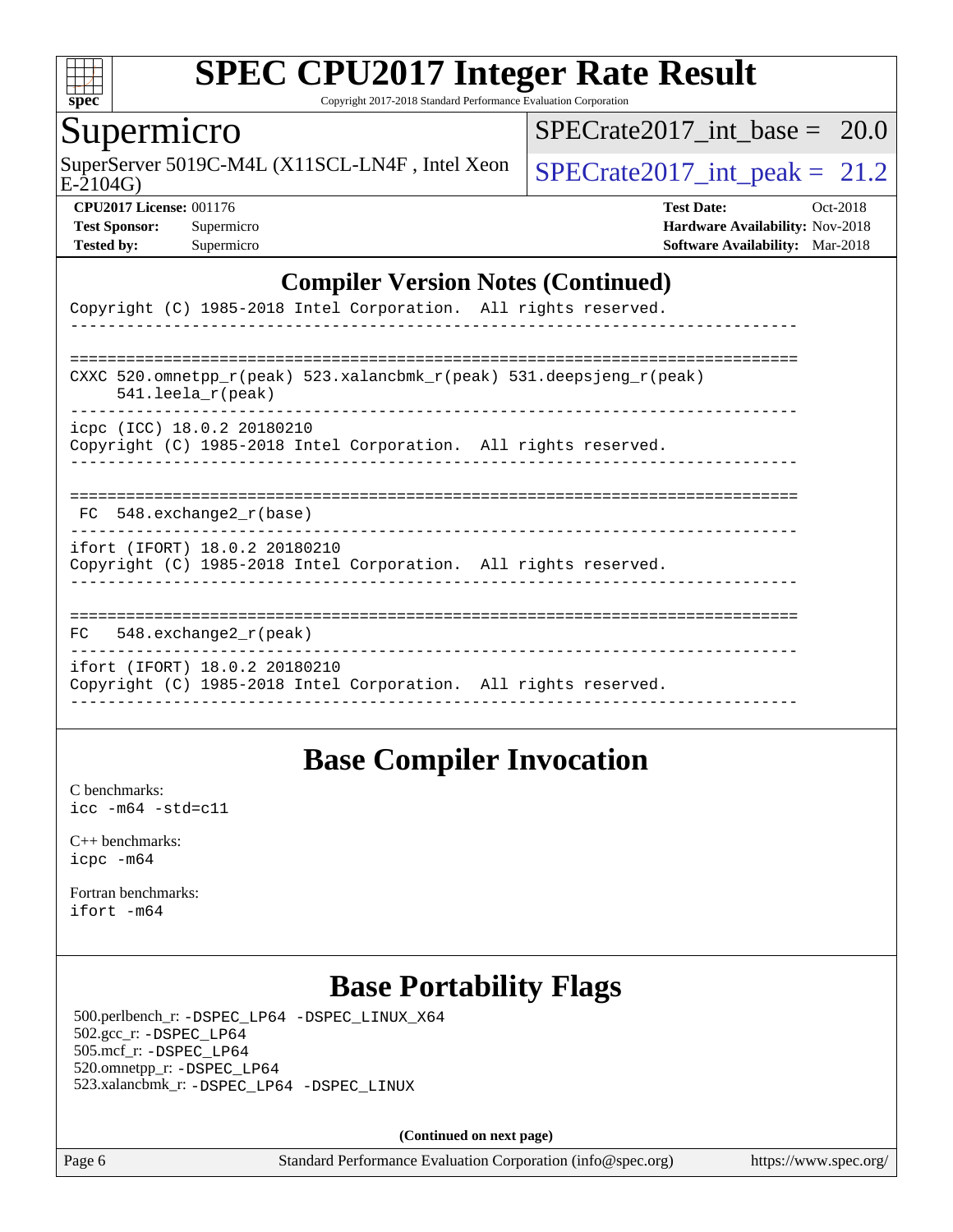

Copyright 2017-2018 Standard Performance Evaluation Corporation

### Supermicro

 $E-2104G$ SuperServer 5019C-M4L (X11SCL-LN4F, Intel Xeon  $\big|$  SPECrate 2017 int peak = 21.2

SPECrate2017 int\_base =  $20.0$ 

**[CPU2017 License:](http://www.spec.org/auto/cpu2017/Docs/result-fields.html#CPU2017License)** 001176 **[Test Date:](http://www.spec.org/auto/cpu2017/Docs/result-fields.html#TestDate)** Oct-2018 **[Test Sponsor:](http://www.spec.org/auto/cpu2017/Docs/result-fields.html#TestSponsor)** Supermicro **[Hardware Availability:](http://www.spec.org/auto/cpu2017/Docs/result-fields.html#HardwareAvailability)** Nov-2018 **[Tested by:](http://www.spec.org/auto/cpu2017/Docs/result-fields.html#Testedby)** Supermicro **[Software Availability:](http://www.spec.org/auto/cpu2017/Docs/result-fields.html#SoftwareAvailability)** Mar-2018

# **[Base Portability Flags \(Continued\)](http://www.spec.org/auto/cpu2017/Docs/result-fields.html#BasePortabilityFlags)**

 525.x264\_r: [-DSPEC\\_LP64](http://www.spec.org/cpu2017/results/res2018q4/cpu2017-20181112-09607.flags.html#suite_basePORTABILITY525_x264_r_DSPEC_LP64) 531.deepsjeng\_r: [-DSPEC\\_LP64](http://www.spec.org/cpu2017/results/res2018q4/cpu2017-20181112-09607.flags.html#suite_basePORTABILITY531_deepsjeng_r_DSPEC_LP64) 541.leela\_r: [-DSPEC\\_LP64](http://www.spec.org/cpu2017/results/res2018q4/cpu2017-20181112-09607.flags.html#suite_basePORTABILITY541_leela_r_DSPEC_LP64) 548.exchange2\_r: [-DSPEC\\_LP64](http://www.spec.org/cpu2017/results/res2018q4/cpu2017-20181112-09607.flags.html#suite_basePORTABILITY548_exchange2_r_DSPEC_LP64) 557.xz\_r: [-DSPEC\\_LP64](http://www.spec.org/cpu2017/results/res2018q4/cpu2017-20181112-09607.flags.html#suite_basePORTABILITY557_xz_r_DSPEC_LP64)

## **[Base Optimization Flags](http://www.spec.org/auto/cpu2017/Docs/result-fields.html#BaseOptimizationFlags)**

[C benchmarks](http://www.spec.org/auto/cpu2017/Docs/result-fields.html#Cbenchmarks):

[-Wl,-z,muldefs](http://www.spec.org/cpu2017/results/res2018q4/cpu2017-20181112-09607.flags.html#user_CCbase_link_force_multiple1_b4cbdb97b34bdee9ceefcfe54f4c8ea74255f0b02a4b23e853cdb0e18eb4525ac79b5a88067c842dd0ee6996c24547a27a4b99331201badda8798ef8a743f577) [-xCORE-AVX2](http://www.spec.org/cpu2017/results/res2018q4/cpu2017-20181112-09607.flags.html#user_CCbase_f-xCORE-AVX2) [-ipo](http://www.spec.org/cpu2017/results/res2018q4/cpu2017-20181112-09607.flags.html#user_CCbase_f-ipo) [-O3](http://www.spec.org/cpu2017/results/res2018q4/cpu2017-20181112-09607.flags.html#user_CCbase_f-O3) [-no-prec-div](http://www.spec.org/cpu2017/results/res2018q4/cpu2017-20181112-09607.flags.html#user_CCbase_f-no-prec-div) [-qopt-mem-layout-trans=3](http://www.spec.org/cpu2017/results/res2018q4/cpu2017-20181112-09607.flags.html#user_CCbase_f-qopt-mem-layout-trans_de80db37974c74b1f0e20d883f0b675c88c3b01e9d123adea9b28688d64333345fb62bc4a798493513fdb68f60282f9a726aa07f478b2f7113531aecce732043) [-L/usr/local/je5.0.1-64/lib](http://www.spec.org/cpu2017/results/res2018q4/cpu2017-20181112-09607.flags.html#user_CCbase_jemalloc_link_path64_4b10a636b7bce113509b17f3bd0d6226c5fb2346b9178c2d0232c14f04ab830f976640479e5c33dc2bcbbdad86ecfb6634cbbd4418746f06f368b512fced5394) [-ljemalloc](http://www.spec.org/cpu2017/results/res2018q4/cpu2017-20181112-09607.flags.html#user_CCbase_jemalloc_link_lib_d1249b907c500fa1c0672f44f562e3d0f79738ae9e3c4a9c376d49f265a04b9c99b167ecedbf6711b3085be911c67ff61f150a17b3472be731631ba4d0471706)

[C++ benchmarks:](http://www.spec.org/auto/cpu2017/Docs/result-fields.html#CXXbenchmarks)

[-Wl,-z,muldefs](http://www.spec.org/cpu2017/results/res2018q4/cpu2017-20181112-09607.flags.html#user_CXXbase_link_force_multiple1_b4cbdb97b34bdee9ceefcfe54f4c8ea74255f0b02a4b23e853cdb0e18eb4525ac79b5a88067c842dd0ee6996c24547a27a4b99331201badda8798ef8a743f577) [-xCORE-AVX2](http://www.spec.org/cpu2017/results/res2018q4/cpu2017-20181112-09607.flags.html#user_CXXbase_f-xCORE-AVX2) [-ipo](http://www.spec.org/cpu2017/results/res2018q4/cpu2017-20181112-09607.flags.html#user_CXXbase_f-ipo) [-O3](http://www.spec.org/cpu2017/results/res2018q4/cpu2017-20181112-09607.flags.html#user_CXXbase_f-O3) [-no-prec-div](http://www.spec.org/cpu2017/results/res2018q4/cpu2017-20181112-09607.flags.html#user_CXXbase_f-no-prec-div) [-qopt-mem-layout-trans=3](http://www.spec.org/cpu2017/results/res2018q4/cpu2017-20181112-09607.flags.html#user_CXXbase_f-qopt-mem-layout-trans_de80db37974c74b1f0e20d883f0b675c88c3b01e9d123adea9b28688d64333345fb62bc4a798493513fdb68f60282f9a726aa07f478b2f7113531aecce732043) [-L/usr/local/je5.0.1-64/lib](http://www.spec.org/cpu2017/results/res2018q4/cpu2017-20181112-09607.flags.html#user_CXXbase_jemalloc_link_path64_4b10a636b7bce113509b17f3bd0d6226c5fb2346b9178c2d0232c14f04ab830f976640479e5c33dc2bcbbdad86ecfb6634cbbd4418746f06f368b512fced5394) [-ljemalloc](http://www.spec.org/cpu2017/results/res2018q4/cpu2017-20181112-09607.flags.html#user_CXXbase_jemalloc_link_lib_d1249b907c500fa1c0672f44f562e3d0f79738ae9e3c4a9c376d49f265a04b9c99b167ecedbf6711b3085be911c67ff61f150a17b3472be731631ba4d0471706)

[Fortran benchmarks](http://www.spec.org/auto/cpu2017/Docs/result-fields.html#Fortranbenchmarks):

[-Wl,-z,muldefs](http://www.spec.org/cpu2017/results/res2018q4/cpu2017-20181112-09607.flags.html#user_FCbase_link_force_multiple1_b4cbdb97b34bdee9ceefcfe54f4c8ea74255f0b02a4b23e853cdb0e18eb4525ac79b5a88067c842dd0ee6996c24547a27a4b99331201badda8798ef8a743f577) [-xCORE-AVX2](http://www.spec.org/cpu2017/results/res2018q4/cpu2017-20181112-09607.flags.html#user_FCbase_f-xCORE-AVX2) [-ipo](http://www.spec.org/cpu2017/results/res2018q4/cpu2017-20181112-09607.flags.html#user_FCbase_f-ipo) [-O3](http://www.spec.org/cpu2017/results/res2018q4/cpu2017-20181112-09607.flags.html#user_FCbase_f-O3) [-no-prec-div](http://www.spec.org/cpu2017/results/res2018q4/cpu2017-20181112-09607.flags.html#user_FCbase_f-no-prec-div) [-qopt-mem-layout-trans=3](http://www.spec.org/cpu2017/results/res2018q4/cpu2017-20181112-09607.flags.html#user_FCbase_f-qopt-mem-layout-trans_de80db37974c74b1f0e20d883f0b675c88c3b01e9d123adea9b28688d64333345fb62bc4a798493513fdb68f60282f9a726aa07f478b2f7113531aecce732043) [-nostandard-realloc-lhs](http://www.spec.org/cpu2017/results/res2018q4/cpu2017-20181112-09607.flags.html#user_FCbase_f_2003_std_realloc_82b4557e90729c0f113870c07e44d33d6f5a304b4f63d4c15d2d0f1fab99f5daaed73bdb9275d9ae411527f28b936061aa8b9c8f2d63842963b95c9dd6426b8a) [-L/usr/local/je5.0.1-64/lib](http://www.spec.org/cpu2017/results/res2018q4/cpu2017-20181112-09607.flags.html#user_FCbase_jemalloc_link_path64_4b10a636b7bce113509b17f3bd0d6226c5fb2346b9178c2d0232c14f04ab830f976640479e5c33dc2bcbbdad86ecfb6634cbbd4418746f06f368b512fced5394) [-ljemalloc](http://www.spec.org/cpu2017/results/res2018q4/cpu2017-20181112-09607.flags.html#user_FCbase_jemalloc_link_lib_d1249b907c500fa1c0672f44f562e3d0f79738ae9e3c4a9c376d49f265a04b9c99b167ecedbf6711b3085be911c67ff61f150a17b3472be731631ba4d0471706)

# **[Peak Compiler Invocation](http://www.spec.org/auto/cpu2017/Docs/result-fields.html#PeakCompilerInvocation)**

[C benchmarks \(except as noted below\)](http://www.spec.org/auto/cpu2017/Docs/result-fields.html#Cbenchmarksexceptasnotedbelow): [icc -m64 -std=c11](http://www.spec.org/cpu2017/results/res2018q4/cpu2017-20181112-09607.flags.html#user_CCpeak_intel_icc_64bit_c11_33ee0cdaae7deeeab2a9725423ba97205ce30f63b9926c2519791662299b76a0318f32ddfffdc46587804de3178b4f9328c46fa7c2b0cd779d7a61945c91cd35)

502.gcc\_r: [icc -m32 -std=c11 -L/home/prasadj/specdev/IC18u2\\_Internal/lin\\_18\\_0\\_20180210/compiler/lib/ia32\\_lin](http://www.spec.org/cpu2017/results/res2018q4/cpu2017-20181112-09607.flags.html#user_peakCCLD502_gcc_r_intel_icc_a481ac844e7127046fad14d498c730a1848fa901fbbb2c3dfdd5e9fbbac777c8009953946d55d8b6afe8ed0da70dd2b4f8dedbdf7ab1ee211ba70d24a5d89f85)

[C++ benchmarks \(except as noted below\):](http://www.spec.org/auto/cpu2017/Docs/result-fields.html#CXXbenchmarksexceptasnotedbelow) [icpc -m64](http://www.spec.org/cpu2017/results/res2018q4/cpu2017-20181112-09607.flags.html#user_CXXpeak_intel_icpc_64bit_4ecb2543ae3f1412ef961e0650ca070fec7b7afdcd6ed48761b84423119d1bf6bdf5cad15b44d48e7256388bc77273b966e5eb805aefd121eb22e9299b2ec9d9)

523.xalancbmk\_r: [icpc -m32 -L/home/prasadj/specdev/IC18u2\\_Internal/lin\\_18\\_0\\_20180210/compiler/lib/ia32\\_lin](http://www.spec.org/cpu2017/results/res2018q4/cpu2017-20181112-09607.flags.html#user_peakCXXLD523_xalancbmk_r_intel_icpc_c6d030cd79af6ea7d6fb64c57e8fe7ae8fe0b96fc5a3b3f4a10e3273b3d7fa9decd8263f6330cef23f751cb093a69fae84a2bf4c243500a8eed069248128076f)

[Fortran benchmarks](http://www.spec.org/auto/cpu2017/Docs/result-fields.html#Fortranbenchmarks): [ifort -m64](http://www.spec.org/cpu2017/results/res2018q4/cpu2017-20181112-09607.flags.html#user_FCpeak_intel_ifort_64bit_24f2bb282fbaeffd6157abe4f878425411749daecae9a33200eee2bee2fe76f3b89351d69a8130dd5949958ce389cf37ff59a95e7a40d588e8d3a57e0c3fd751)

## **[Peak Portability Flags](http://www.spec.org/auto/cpu2017/Docs/result-fields.html#PeakPortabilityFlags)**

500.perlbench\_r: [-DSPEC\\_LP64](http://www.spec.org/cpu2017/results/res2018q4/cpu2017-20181112-09607.flags.html#b500.perlbench_r_peakPORTABILITY_DSPEC_LP64) [-DSPEC\\_LINUX\\_X64](http://www.spec.org/cpu2017/results/res2018q4/cpu2017-20181112-09607.flags.html#b500.perlbench_r_peakCPORTABILITY_DSPEC_LINUX_X64)

**(Continued on next page)**

Page 7 Standard Performance Evaluation Corporation [\(info@spec.org\)](mailto:info@spec.org) <https://www.spec.org/>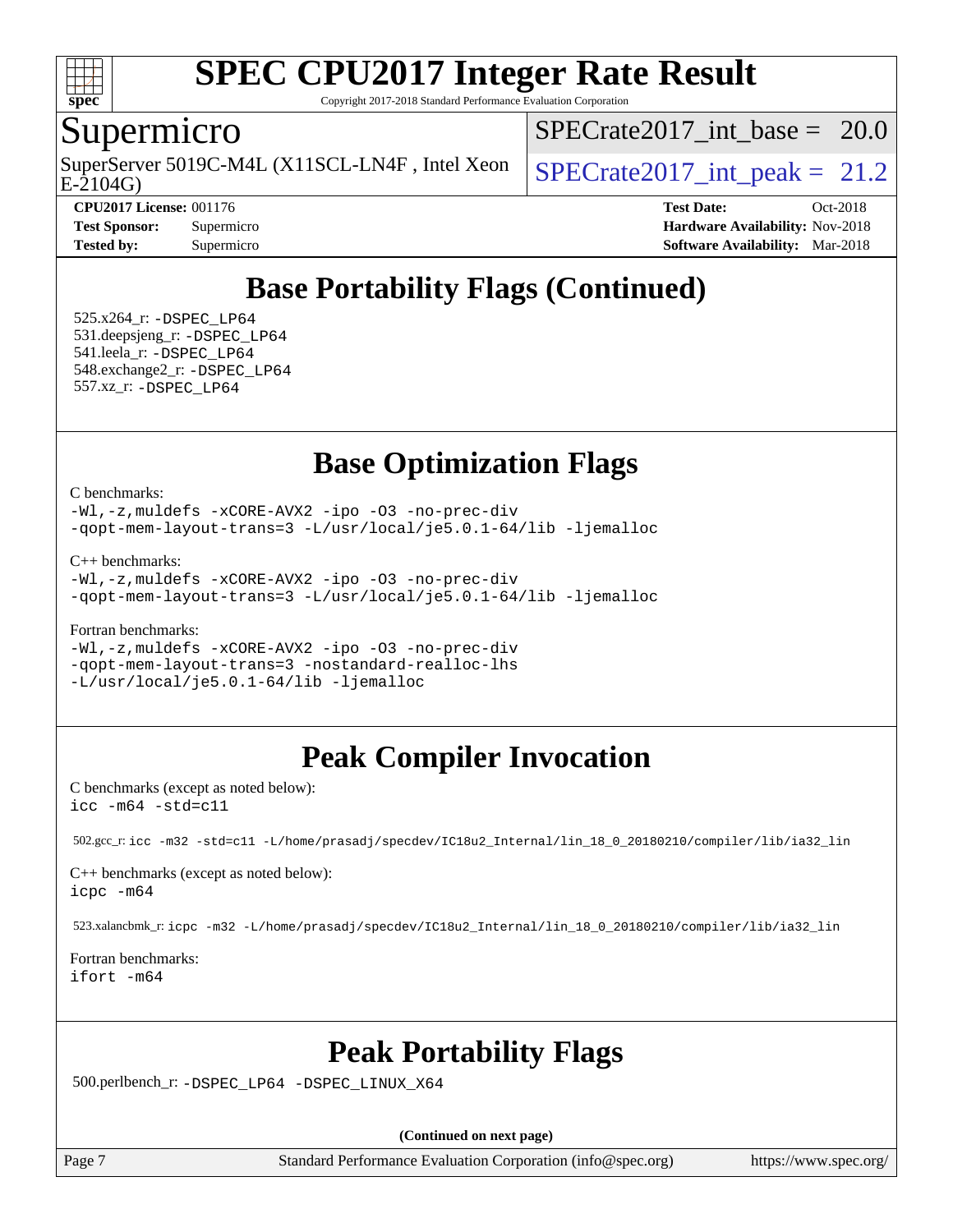

Copyright 2017-2018 Standard Performance Evaluation Corporation

#### Supermicro

SuperServer 5019C-M4L (X11SCL-LN4F, Intel Xeon  $\big|$  SPECrate 2017 int peak = 21.2

 $SPECrate2017\_int\_base = 20.0$ 

E-2104G)

**[CPU2017 License:](http://www.spec.org/auto/cpu2017/Docs/result-fields.html#CPU2017License)** 001176 **[Test Date:](http://www.spec.org/auto/cpu2017/Docs/result-fields.html#TestDate)** Oct-2018 **[Test Sponsor:](http://www.spec.org/auto/cpu2017/Docs/result-fields.html#TestSponsor)** Supermicro **[Hardware Availability:](http://www.spec.org/auto/cpu2017/Docs/result-fields.html#HardwareAvailability)** Nov-2018 **[Tested by:](http://www.spec.org/auto/cpu2017/Docs/result-fields.html#Testedby)** Supermicro **Supermicro [Software Availability:](http://www.spec.org/auto/cpu2017/Docs/result-fields.html#SoftwareAvailability)** Mar-2018

# **[Peak Portability Flags \(Continued\)](http://www.spec.org/auto/cpu2017/Docs/result-fields.html#PeakPortabilityFlags)**

 502.gcc\_r: [-D\\_FILE\\_OFFSET\\_BITS=64](http://www.spec.org/cpu2017/results/res2018q4/cpu2017-20181112-09607.flags.html#user_peakPORTABILITY502_gcc_r_file_offset_bits_64_5ae949a99b284ddf4e95728d47cb0843d81b2eb0e18bdfe74bbf0f61d0b064f4bda2f10ea5eb90e1dcab0e84dbc592acfc5018bc955c18609f94ddb8d550002c) 505.mcf\_r: [-DSPEC\\_LP64](http://www.spec.org/cpu2017/results/res2018q4/cpu2017-20181112-09607.flags.html#suite_peakPORTABILITY505_mcf_r_DSPEC_LP64) 520.omnetpp\_r: [-DSPEC\\_LP64](http://www.spec.org/cpu2017/results/res2018q4/cpu2017-20181112-09607.flags.html#suite_peakPORTABILITY520_omnetpp_r_DSPEC_LP64) 523.xalancbmk\_r: [-D\\_FILE\\_OFFSET\\_BITS=64](http://www.spec.org/cpu2017/results/res2018q4/cpu2017-20181112-09607.flags.html#user_peakPORTABILITY523_xalancbmk_r_file_offset_bits_64_5ae949a99b284ddf4e95728d47cb0843d81b2eb0e18bdfe74bbf0f61d0b064f4bda2f10ea5eb90e1dcab0e84dbc592acfc5018bc955c18609f94ddb8d550002c) [-DSPEC\\_LINUX](http://www.spec.org/cpu2017/results/res2018q4/cpu2017-20181112-09607.flags.html#b523.xalancbmk_r_peakCXXPORTABILITY_DSPEC_LINUX) 525.x264\_r: [-DSPEC\\_LP64](http://www.spec.org/cpu2017/results/res2018q4/cpu2017-20181112-09607.flags.html#suite_peakPORTABILITY525_x264_r_DSPEC_LP64) 531.deepsjeng\_r: [-DSPEC\\_LP64](http://www.spec.org/cpu2017/results/res2018q4/cpu2017-20181112-09607.flags.html#suite_peakPORTABILITY531_deepsjeng_r_DSPEC_LP64) 541.leela\_r: [-DSPEC\\_LP64](http://www.spec.org/cpu2017/results/res2018q4/cpu2017-20181112-09607.flags.html#suite_peakPORTABILITY541_leela_r_DSPEC_LP64) 548.exchange2\_r: [-DSPEC\\_LP64](http://www.spec.org/cpu2017/results/res2018q4/cpu2017-20181112-09607.flags.html#suite_peakPORTABILITY548_exchange2_r_DSPEC_LP64) 557.xz\_r: [-DSPEC\\_LP64](http://www.spec.org/cpu2017/results/res2018q4/cpu2017-20181112-09607.flags.html#suite_peakPORTABILITY557_xz_r_DSPEC_LP64)

## **[Peak Optimization Flags](http://www.spec.org/auto/cpu2017/Docs/result-fields.html#PeakOptimizationFlags)**

[C benchmarks](http://www.spec.org/auto/cpu2017/Docs/result-fields.html#Cbenchmarks):

```
(info@spec.org)https://www.spec.org/
  500.perlbench_r: -Wl,-z,muldefs -prof-gen(pass 1) -prof-use(pass 2) -ipo
-xCORE-AVX2 -O3 -no-prec-div -qopt-mem-layout-trans=3
-fno-strict-overflow -L/usr/local/je5.0.1-64/lib
-ljemalloc
  502.gcc_r: -Wl,-z,muldefs -prof-gen(pass 1) -prof-use(pass 2) -ipo
-xCORE-AVX2 -O3 -no-prec-div -qopt-mem-layout-trans=3
-L/usr/local/je5.0.1-32/lib -ljemalloc
  505.mcf_r: basepeak = yes
  525.x264_r: -Wl,-z,muldefs -prof-gen(pass 1) -prof-use(pass 2) -ipo
-xCORE-AVX2 -O3 -no-prec-div -qopt-mem-layout-trans=3
-fno-alias -L/usr/local/je5.0.1-64/lib -ljemalloc
  557.xz_r: basepeak = yes
C++ benchmarks: 
  520.omnetpp_r: basepeak = yes
 523.xalancbmk_r: -W1, -z, muldefs -prof-qen(pass 1) -prof-use-ipo-xCORE-AVX2 -O3 -no-prec-div -qopt-mem-layout-trans=3
-L/usr/local/je5.0.1-32/lib -ljemalloc
  531.deepsjeng_r: basepeak = yes
  541.leela_r: -Wl,-z,muldefs -prof-gen(pass 1) -prof-use(pass 2) -ipo
-xCORE-AVX2 -O3 -no-prec-div -qopt-mem-layout-trans=3
-L/usr/local/je5.0.1-64/lib -ljemalloc
                                     (Continued on next page)
```